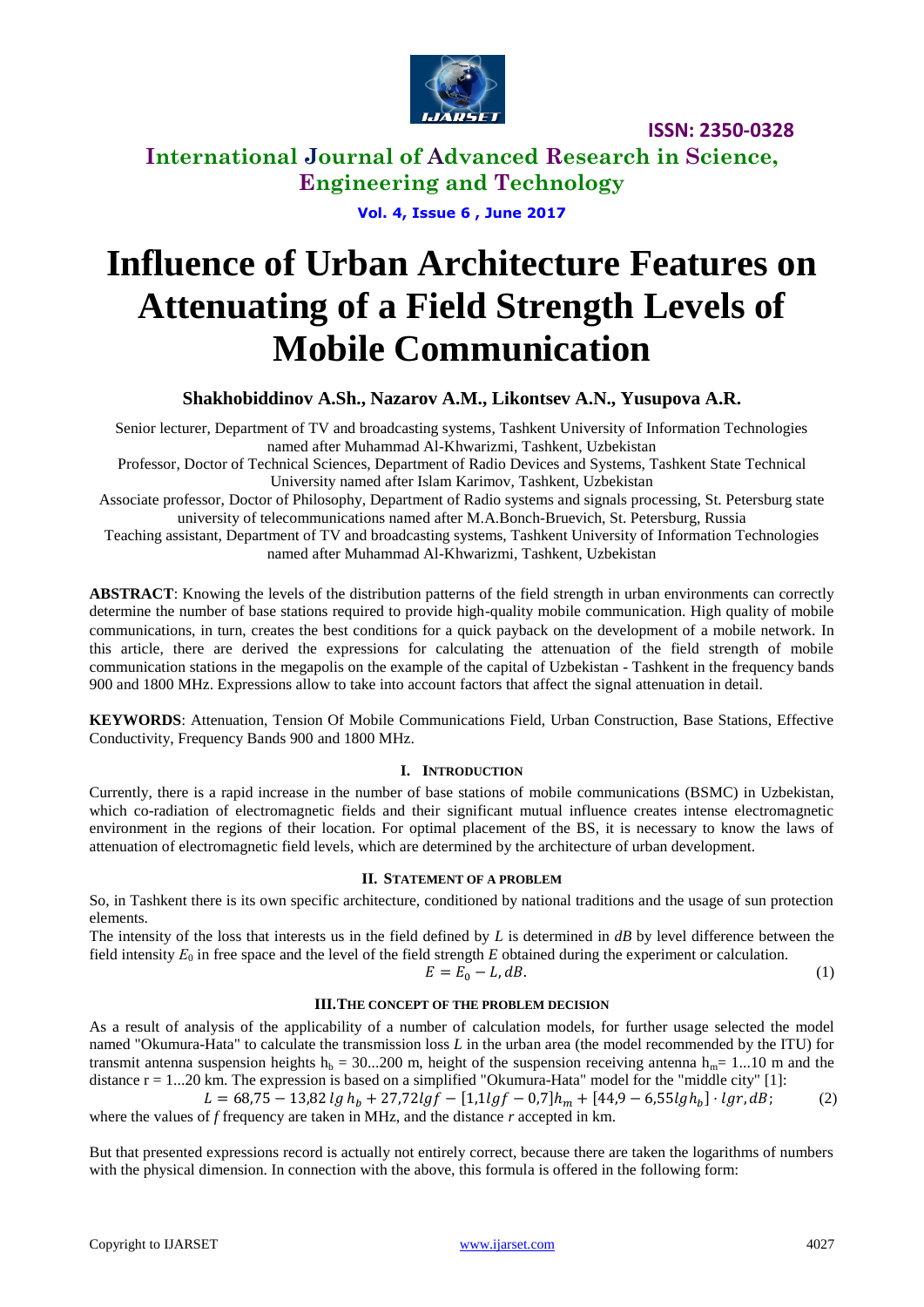

### **International Journal of Advanced Research in Science, Engineering and Technology**

### **Vol. 4, Issue 6 , June 2017**

 $L = 68.75 - 13.82 \lg(h_b/h_c) + 81.89 \lg(f/f_c) - [4.88 \lg(f/f_c) - 0.7](h_m/h_c) + [44.9 - 6.55 \lg(h_b/h_c)]$  $lg(r/r_0)$ , dB;  $\int_{\mathcal{A}} dE;$  (3)

where  $h_b$ - the height of the unit is equal to 1 m;  $f_0$ - single frequency is equal to 1 MHz;  $r_0$  - unit distance is equal to 1 km.

#### **IV.EXPERIMENTAL RESULTS**

Before the beginning of researches, areas and cities, where it was planned to carry out measurements, were conditionally divided into areas with a high density of buildings (multi-storey buildings), areas with a low density development (one- and two-storey buildings, a suburb), the radial and transverse tracks (with respect to the antenna one of the base stations of mobile communication). Trails measurements were chosen so that the propagation conditions on them were about the same.

To conduct a research there was used the mobile measuring system of the firm Rohde & Schwarz. In data processing, we used the widely practiced for the research value of the confidence level  $\beta$ =0,95. The values of the field strength which does not fall within the confidence interval were discarded in the processing of the measurement data.

As a result of processing the experimental data there were obtained upgraded expressions for 900 MHz "Okumura-Hata" model for Tashkent city of the following form [2-5]:

- for areas of the city at an average density of building:

$$
L = -27,55 - 13,82 \lg(h_b/h_0) + 27,72 \lg(f/f_0) - [1,1\lg(f/f_0) - 0,7](h_m/h_0) + [31,9 - 6,55\lg(h_b/h_0)] \cdot \lg(r/r_0), dB;
$$
\n(4)

- for areas of the city with low-density development:

$$
L = -32.17 - 13.82 \lg(h_b/h_0) + 27.72 \lg(f/f_0) - [1.1 \lg(f/f_0) - 0.7] (h_m/h_0) + [25 - 6.55 \lg(h_b/h_0)] \cdot \lg(r/r_0), \, dB; \tag{5}
$$

- for wide radial streets:

$$
L = -29,55 - 13,82 \lg(h_b/h_0) + 27,72 \lg(f/f_0) - [1,1\lg(f/f_0) - 0.7](h_m/h_0) + [27 - 6,55\lg(h_b/h_0)] \cdot \lg(r/r_0), dB;
$$
\n
$$
(6)
$$

- for wide transverse streets:

$$
L = -27,41 - 13,82 \lg(h_b/h_0) + 27,72 \lg(f/f_0) - [1,1\lg(f/f_0) - 0.7](h_m/h_0) + [37 - 6,55\lg(h_b/h_0)] \cdot \lg(r/r_0), dB.
$$
\n(7)

In studies [6] proposed the introduction of coefficient that takes into account the rolling hills in the "Okumura-Hata" model, as the model is designed to calculate the field-weakening levels of quasi-smooth surface of the earth. The correction factor, taking into account the rolling countryside, has a look:

$$
K_x = A \cdot \Delta h, dB,\tag{8}
$$

where *A* - empirical coefficient equal to 0,2 *dB*/m for hilly terrain roughness heights within  $\Delta h = 20...40$  m and 0,225  $dB/m$  - within the heights of roughness  $\Delta h = 40...80$  m.

In addition to knowledge of the distribution of the field levels in urban environments with different types of buildings (areas with medium density development, areas with a low density development; wide radial streets, broad cross streets) it is also necessary to know what weakening will make single standing tall buildings. For these purposes, it was conducted additional research, which is to determine the level of the field in front of the same building, and behind them. As a result of the measurement data processed, revealed that the single standing tall buildings, provide additional attenuation of the order of 15...25 *dB*. In some cases, there was the phenomenon of "strengthening by knife-edge" [7]. The magnitude of the losses introduced by the single standing building can be considered by the introduction of an upgraded model of the "Okumura-Hata" *Lhrb* term [7]. This technique is most justified for areas with low-density buildings.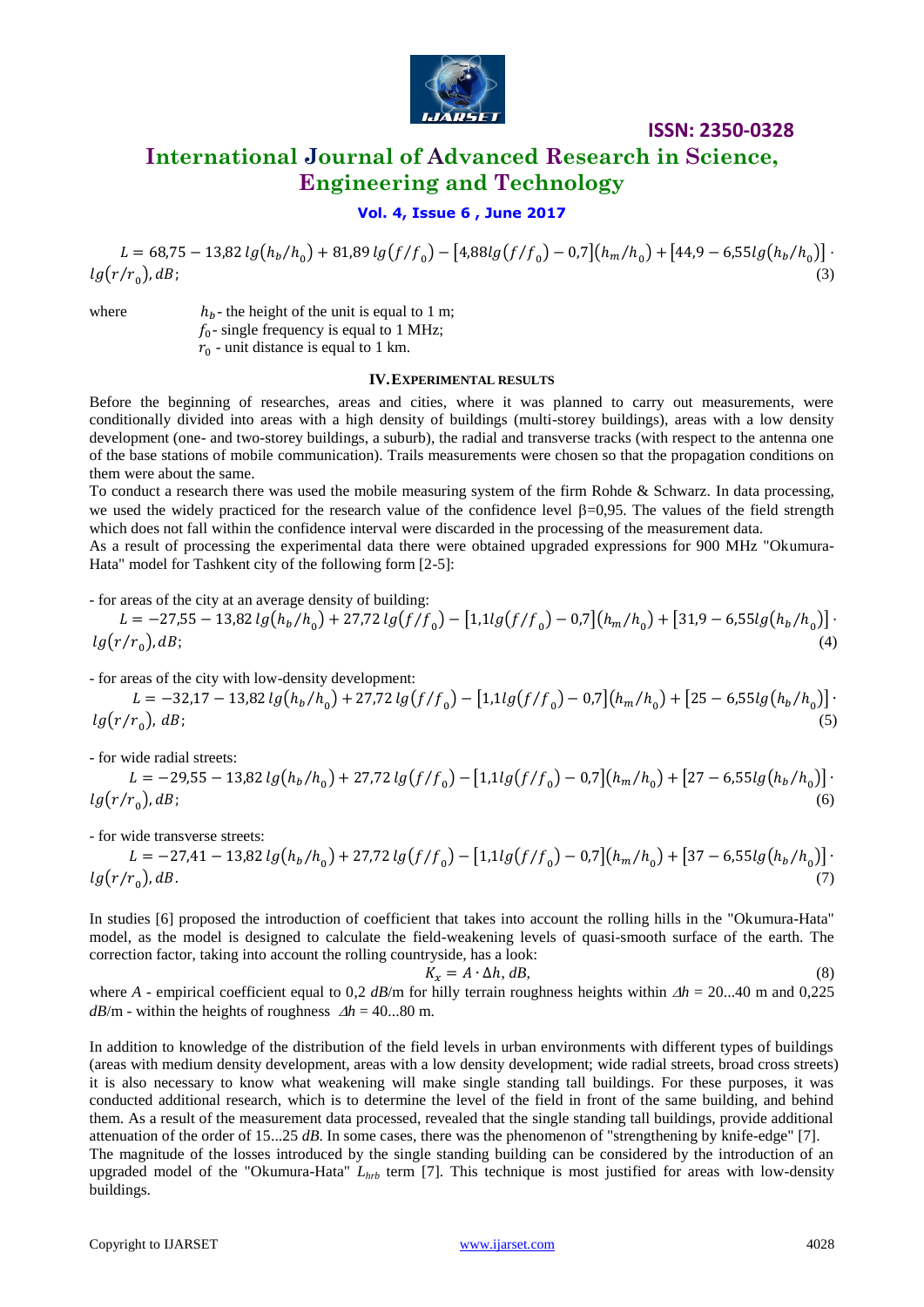

### **International Journal of Advanced Research in Science, Engineering and Technology**

### **Vol. 4, Issue 6 , June 2017**

Taking into account the factors that characterize the individual as a attenuating introduced by high-rise buildings and hilly terrain, the upgraded model, "Okumura-Hata" take the following form [8]:

- for areas of the city at an average density of building:  $L = -27.55 - 13.82 \lg(h_b/h_a) + 27.72 \lg(f/f_a) - 11.1 \lg(f/f_a) - 0.7 \left[ (h_m/h_a) + 31.9 - 6.55 \lg(h_b/h_a) \right]$  $lg(r/r_0) + K_x + L_{hrb}, dB;$  (9)

- for areas of the city with low-density development:

 $L = -32.17 - 13.82 \lg(h_b/h_c) + 27.72 \lg(f/f_c) - [1.1 \lg(f/f_c) - 0.7](h_m/h_c) + [25 - 6.55 \lg(h_b/h_c)]$  $lg(r/r_0) + K_x + L_{hrb}$ , dB (10)

- for wide radial streets:

$$
L = -29,55 - 13,82 \lg(h_b/h_0) + 27,72 \lg(f/f_0) - [1,1\lg(f/f_0) - 0,7](h_m/h_0) + [27 - 6,55\lg(h_b/h_0)] \cdot
$$
  

$$
\lg(r/r_0) + K_x, dB;
$$
 (11)

- for wide transverse streets:

$$
L = -27,41 - 13,82 \lg(h_b/h_0) + 27,72 \lg(f/f_0) - [1,1\lg(f/f_0) - 0,7](h_m/h_0) + [37 - 6,55\lg(h_b/h_0)] \cdot
$$
  

$$
\lg(r/r_0) + K_x + L_{hrb}, dB.
$$
 (12)

Let us remind that all these expressions are valid for the 900 MHz frequency band.

It is interesting to note that the correction value for expressions COST 231-Hata [2] for the "middle" city, recommended by the ITU in the frequency range 1500...2000 MHz is equal to  $\Delta L = 10.1$  dB. Consequently, the amount of losses in the "middle" city at a frequency of 1800 MHz will be an average of 10,1 *dB* greater than in 900 MHz band. In this regard, it must adjust the attenuation introduced by individual high-rise buildings and hilly terrain, and upgraded models "Okumura-Hata" for the frequency range of 1800 MHz take the following form:

- for areas of the city at an average density of building:

 $L = -17.45 - 13.82 \lg(h_b/h_a) + 27.72 \lg(f/f_a) - [1.1 \lg(f/f_a) - 0.7] (h_m/h_a) + [31.9 - 6.55 \lg(h_b/h_a)]$  $lg(r/r_0) + K_x + L_{hrb}, dB;$  (13)

- for areas of the city with low-density development:

 $L = -22.07 - 13.82 \lg(h_b/h_c) + 27.72 \lg(f/f_c) - [1.1 \lg(f/f_c) - 0.7](h_m/h_c) + [25 - 6.55 \lg(h_b/h_c)]$  $lg(r/r_0) + K_x + L_{hrb}$ , dB; (14)

- for wide radial streets:

$$
L = -9.45 - 13.82 \lg(h_b/h_0) + 27.72 \lg(f/f_0) - [1.1 \lg(f/f_0) - 0.7] (h_m/h_0) + [27 - 6.55 \lg(h_b/h_0)] \cdot \lg(r/r_0) + K_x dB;
$$
\n(15)

- for wide transverse streets:

$$
L = -17,31 - 13,82 \lg(h_b/h_0) + 27,72 \lg(f/f_0) - [1,1\lg(f/f_0) - 0,7](h_m/h_0) + [37 - 6,55\lg(h_b/h_0)] \cdot \lg(r/r_0) + K_x + L_{hrb}, dB.
$$
\n(16)

Also it is widely known that the wall materials of buildings affect the signal attenuation indoors and the level of the reflected wave. According to the ITU [9], the electrodynamics parameters of brick, have the following meanings: the relative permittivity  $\varepsilon = 3.75$ ; the conductivity  $\sigma = 0.038$  S/m.

Experiments carried out by us in Tashkent in areas of brick walls from local materials at 900 MHz showed the following results:

- for yellow bricks -  $\varepsilon = 2.5$ ;  $\sigma = 0.004$  S/m; - for the red brick -  $\varepsilon = 2.2$ ;  $\sigma = 0.04$  S/m.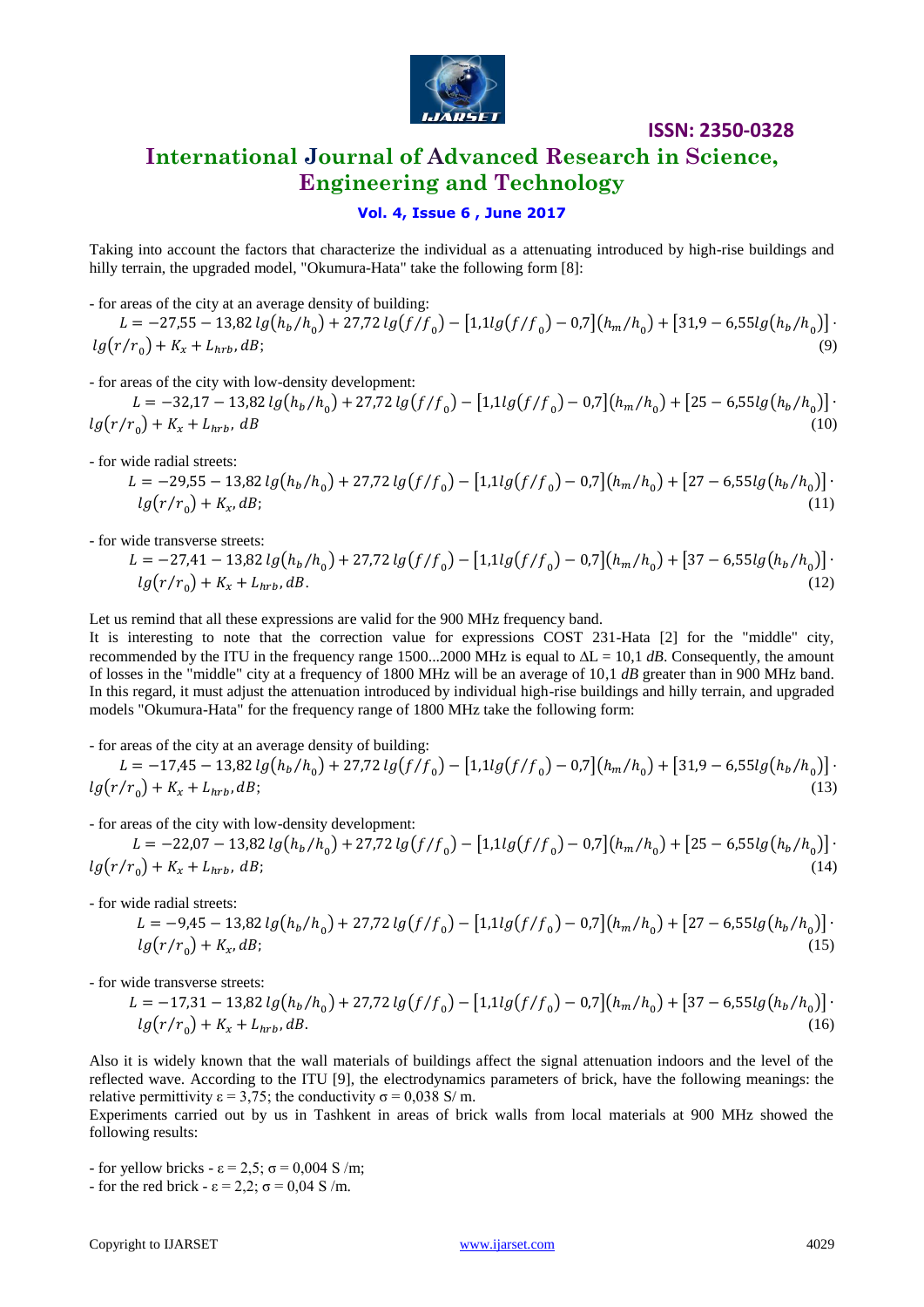

### **International Journal of Advanced Research in Science, Engineering and Technology**

### **Vol. 4, Issue 6 , June 2017**

Thus, it was found that the walls of yellow brick weakening significantly less than in the walls of red brick. That is, compared with the ITU data for yellow bricks from local materials, the relative dielectric constant has decreased for 1,5 times and has decreased conductivity 9.5 times. For red brick conductivity remained almost unchanged, and the relative permittivity decreased by 1.7 times.

Since the reflective properties of the brick walls of buildings also depend on  $\varepsilon$  and  $\sigma$  values, then in case of normal incidence of the wave to the yellow brick module reflectance value decreased for 1.41 times, and in the case of red brick – at 1.59 times.

In conclusion, you can make the results of that reflection of electromagnetic waves from the brick walls from local materials is much less, and the penetration of waves through the walls is much greater than in the brick walls of the foreign materials.

Any megapolis, including Tashkent, is impossible to imagine without the road tunnels. Naturally, in the tunnel weakening of field levels will be observed. For getting calculation expressions, the tunnel can be represented as a rectangular hollow waveguide with semi conductive walls. For this case, we introduced the concept of "effective conductivity"  $\sigma_{ef}$  tunnel walls. This is the basis for the expression of the attenuation coefficient in rectangular metal waveguide. Dependence of "effective conductivity" of the frequency is well approximated by an exponential function of the form:

$$
\sigma_{ef} = -9769.9 + 9260.3 \cdot \exp(1.3011 \cdot 10^{-4} f), \text{ S/m.}
$$
 (17)

Knowing the value of the "effective conductivity", you can calculate the value of the specific attenuation in the tunnel with the help of expression:

$$
\alpha = 1,585 \cdot \left[\frac{1}{b} + \frac{\lambda^2}{2a^3}\right] \cdot \left\{\lambda \sigma_{ef} \left[1 - \left(\frac{\lambda}{2a}\right)^2\right]\right\}^{-2}, \frac{dB}{m}.
$$
\n(18)

#### **V. CONCLUSION**

Summarizing the results of the research, we point out that the paper presents the results of the influence of the orientation of streets, urban density, individual high-rise buildings, hills and tunnels at reducing levels of the field strength of frequency bands 900 and 1800 MHz.

Thus, there is established science-based utility model for the capital of Uzbekistan - Tashkent city, for an intense and satisfying the requirements of the time, development of mobile communication.

#### **REFERENCES**

- [1] Hata M. "Empirical formula for propagation loss in land mobile radio services" IEEE Trans. Vehicular Technology. 1980. –VT. -29.
- [2] Shakhobiddinov A.Sh., Nigmanov A.A. "Empirical model of radio wave propagation in urban areas" //Infocommunication: Networks Technology - Solutions. - 2007. - № 1. pp.23-32.
- [3] Likontsev D.N., Shakhobiddinov A.Sh. "Experimental study of the distribution of the levels of field strength of 900 MHz". //TUIT Bulletin, №4, 2009.pp.56-60.
- [4] Shakhobiddinov A.Sh., Likontsev D.N. "Models for calculating levels of field strength at range of 900 MHz in conditions of Tashkent city "Information-Communicational technologies on Discipline and Education" scientific-technical conference of doctoral, graduate students, undergraduates and talented students, 25-26 March 2010. pp.79-83.
- [5] Shakhobiddinov A.Sh., Likontsev D.N. "Models of distribution levels of the field of mobile communication base stations 900 MHz band in Tashkent city". The 4-th International conference on APPLICATION of INFORMATION and COMMUNICATION TECHNOLOGIES 12-14 October 2010 Tashkent, Uzbekistan. pp.245-246.
- [6] Likontsev D.N. Shakhobiddinov A.Sh., Nigmanov A.A. "Accounting hilly terrain in "Okumura-Hata" models //Infocommunications: Communications-Technology-Solutions, 2008.- №1.pp.23-24.
- [7] Likontsev D.N. Shakhobiddinov A.Sh., "Investigation of the influence of individual high-rise buildings in the field weakening range of 900 MHz and electromagnetic characteristics of the brick walls" //Infocommunications: Communications-Technology-Solutions 2011 №2. pp.21-  $23$
- [8] Shakhobiddinov A.Sh., "Field level calculation of range 900 MHz on the streets of Tashkent", Collection of reports of the Republican scientific-technical conference of young scientists, researchers, graduate students and students named "Problems of Informational Technologies and Telecommunications" Tashkent. March 15-16, 2012, pp.216-218.
- [9] Recommendation ITU-R P-1238-6. Propagation data of radio waves and prediction methods for the planning of indoor radio communication systems and radio local area networks in the frequency range of 900 MHz - 100 GHz". 10. 2009.